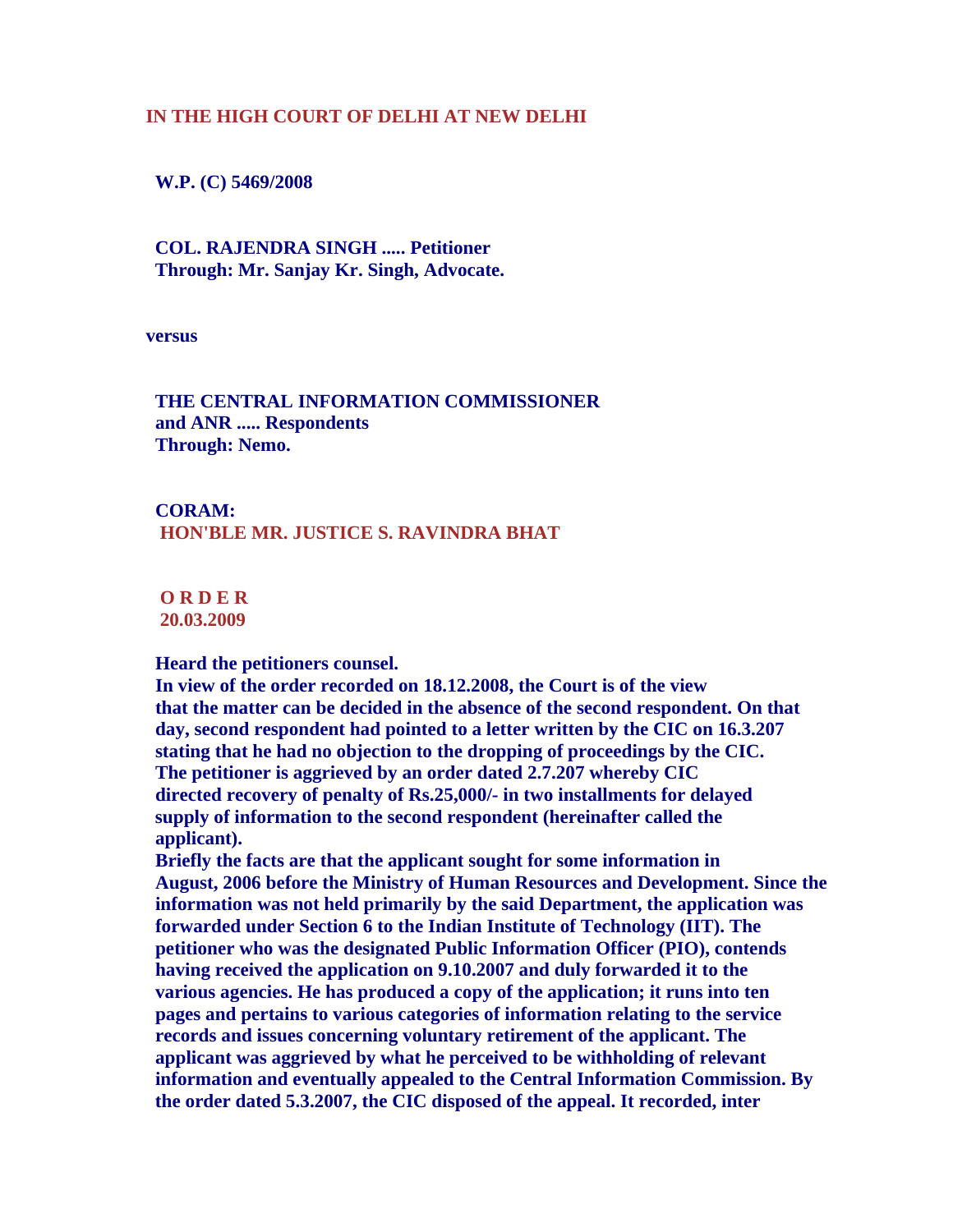**alia, that there were some delay in furnishing of information and that it showed the callous attitude of the department concerned. The Commission granted time up to 31.3.2007 to the IIT by which time other records were to be produced or a certificate given to the effect that the records have been weeded out. It may be mentioned that the IIT has stated that some of the information and documents sought were weeded out pursuant to the policy decision taken on 28.1.2000. It is a matter of record evidenced by the letter dated 15.7.2007 issued by the petitioner as PIO to the applicant that information was in fact furnished. The petitioner has also relied upon a copy of another letter dated 20.3.2007 for the purpose.** 

 **In these circumstances, the applicant addressed a letter to the Chief Information Commissioner on 16.3.2007; the same reads as follows: - Appreciating the difficulty of the Registrar IIT Delhi, the Commission may kindly drop the show cause notice in view of the assurance given by the Registrar/PIO of IIT Delhi that he will supply rest of the information in due course.** 

 **By the impugned order, the CIC negated the petitioner s contentions in relation to the show cause notice issued earlier proposing penal action under Section 20. The Commission held that the desire of the applicant to have the proceedings dropped would not bind it and that the penalty order issued on 31.5.2007 would bind the petitioner.** 

 **This Court has considered the materials and submissions.** 

 **Primarily the order by which the applicant s appeal was disposed of dated 5.3.2007 proceeds on assumption that the information application was made on 25.7.2006 and followed up by remainders. This assumption facially was incorrect, since the application though forwarded to the IIT by the Central Government was received by the petitioner on 9.10.2006. Furthermore, the petitioner clearly relied upon the weeding out of records policy decision taken on 28.1.2000. The applicant s request runs into ten pages. In these circumstances, after the primary order of 5.3.2007, the applicant was satisfied that the information furnished to him was adequate. He has in fact said so in the letter dated 16.3.2007.** 

 **Section 20, no doubt empowers the CIC to take penal action and direct payment of such compensation or penalty as is warranted. Yet the Commission has to be satisfied that the delay occurred was without reasonable cause or that there the refusal to receive application or the request was denied malfidely. This much is evident from the provision itself. The provision within Section 20 (1) reads as follows: -** 

 **20** 

 **(1)** 

 **Where the Central Information Commission or the State Information Commission, as the case may be, at the time of deciding any complaint or appeal is of the**